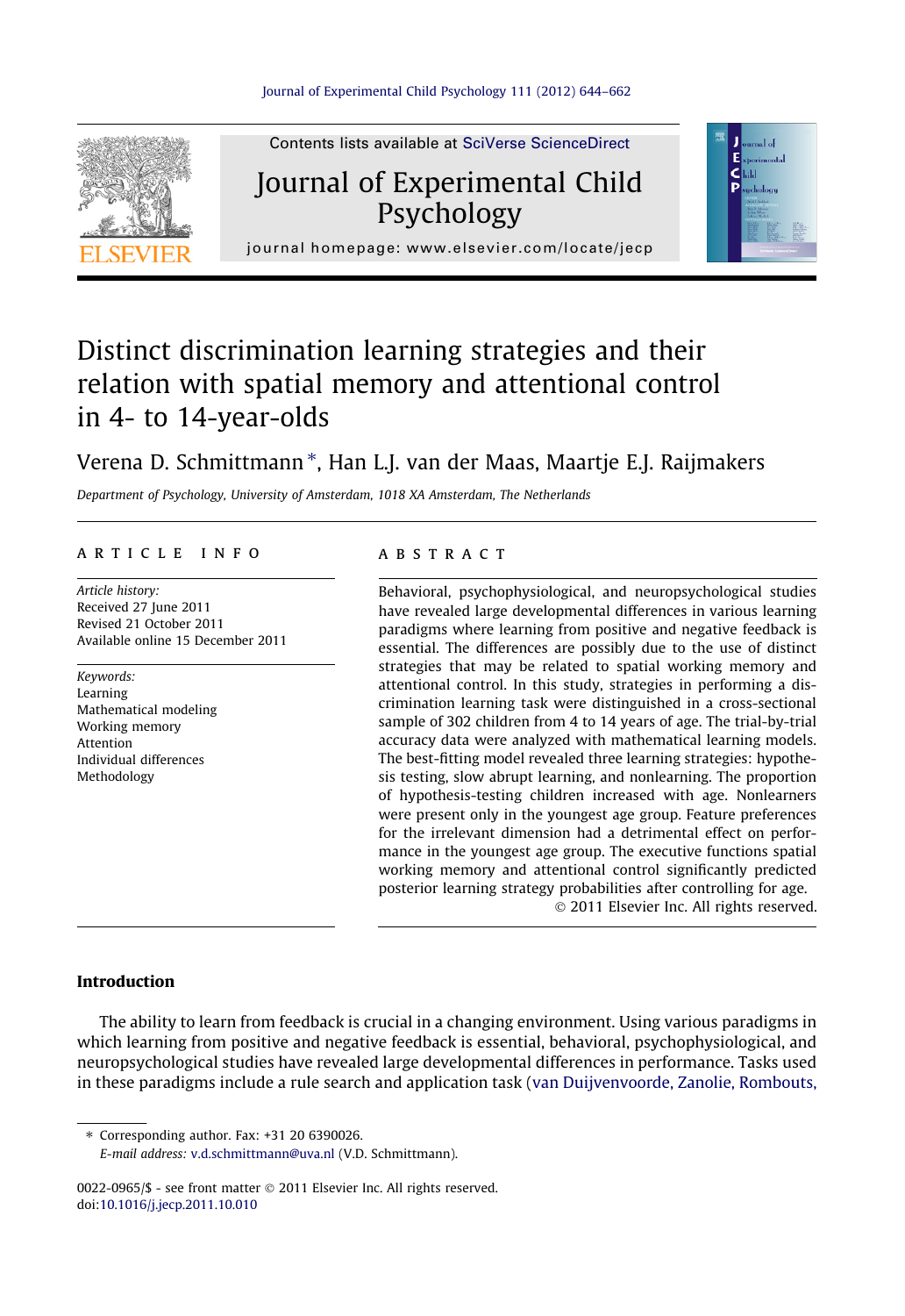[Raijmakers, & Crone, 2008; Zanolie et al., 2008\)](#page--1-0), a rule switch task [\(Crone, Zanolie, van Leijenhorst,](#page--1-0) [Westenberg, & Rombouts, 2008\)](#page--1-0), the Wisconsin Card Sorting Test (WCST) ([Heaton, Chelune, Talley,](#page--1-0) [Kay, & Curtis, 1993](#page--1-0)), and the discrimination learning task (e.g., [Block, Erickson, & McHoes, 1973; Ken](#page--1-0)[dler, 1979; Raijmakers, Dolan, & Molenaar, 2001](#page--1-0)). These tasks have in common that one or more underlying rules need to be inferred from feedback and that the correct solution may be found by testing hypotheses. The results of the studies mentioned above suggest the presence of distinct modes of learning and feedback processing.

In the current study, we used mathematical learning models to distinguish different learning modes on a discrimination learning task and to identify underlying strategies. Our specific aim was to examine the relation between these modes and the executive functions working memory and attentional control. In addition, we investigated the effect of preferences for stimulus features on learning performance.

All of the experimental rule learning tasks mentioned above can be solved by applying hypothesis testing strategies. The tasks differ, inter alia, in the size of the set of possible rules, the number of rule shifts, the presence of ambiguous feedback, and whether the set of possible rules is known to the participants. For instance, on the WCST, a series of unidimensional card sorting rules need to be inferred (from feedback) and applied. Children typically perform worse than adults on a number of measures on the WCST, including the number of perseverative errors [\(Chelune & Baer, 1986; Heaton et al., 1993;](#page--1-0) [Huizinga, Dolan, & van der Molen, 2006](#page--1-0)).

In a discrimination learning task, a simple, unidimensional categorization rule needs to be learned from positive and negative feedback (e.g., [Kendler, 1979](#page--1-0)). The set of rules is not explicitly mentioned. In developmental studies using discrimination learning tasks, two distinct modes of learning have been observed—a fast and a slow learning mode—with an age-related increase in the probability of using the fast mode (e.g., [Kendler, 1979; Raijmakers et al., 2001](#page--1-0)). In her levels-of-functioning theory, [Kendler \(1979\)](#page--1-0) posited that learning in the slow mode is incremental (based on associative stimulus– response learning), whereas the fast mode is based on a hypothesis testing strategy. However, the support for this theory is ambiguous (see [Esposito, 1975](#page--1-0), for a review). There is some evidence supporting the interpretation of the fast mode as a strategy of efficient hypothesis testing (e.g., [Block et al., 1973;](#page--1-0) [Kendler, 1979; Raijmakers et al., 2001](#page--1-0)). The interpretation of the slow mode in terms of a well-defined strategy is more difficult. A trial-by-trial analysis of discrimination learning performance revealed that learning in the slow mode was abrupt, not incremental [\(Schmittmann, Visser, & Raijmakers, 2006\)](#page--1-0). This result suggests that learning in the slow mode originated in inefficient hypothesis testing. More specific, [Schmittmann and colleagues \(2006\)](#page--1-0) hypothesized that the inefficiency in learning is due to inefficient feedback processing in combination with inefficient hypothesis selection due to preferences for the irrelevant dimension. [Berkeljon and Raijmakers \(2007\)](#page--1-0) investigated this hypothesis in a neural network model of the development of discrimination learning. The combination of a weaker influence of negative feedback (and, therefore, a relatively higher impact of positive feedback) and variability of the initial dimension preference resulted in two modes of output that resembled fast and slow abrupt learning.

To further understand possible hypothesis testing strategies of children, it is useful to consider the following substrategies of efficient hypothesis testing (e.g., [Dehaene & Changeux, 1991\)](#page--1-0). A child using the win–stay substrategy randomly samples a rule from a set of rules and applies the rule until an error occurs. In addition, a child can use the lose–shift substrategy, meaning that a different rule is selected from the set of rules once an error is encountered. It is assumed that the new rule is sampled at random from the set.

Studies of the hypothesis testing behavior of children suggest that young children might not apply the strict win–stay and lose–shift substrategies ([Gholson, Levine, & Phillips, 1972; Kemler, 1978; Phil](#page--1-0)[lips & Levine, 1975](#page--1-0)). However, these studies arrived at different conclusions, specifically concerning the use of the lose–shift substrategy in the age range of 4 to 10.5 years. This may be due in part to two indeterminacies. First, even if we observe lose–shift behavior on a given trial, we cannot conclude right away that a child actually applies a lose–shift substrategy. For instance, a child may forget to discard a falsified rule, so that the same rule may be sampled again on the subsequent trial, which is a lose–sample substrategy, or a child may use response stereotypes, which refer to position or stimulus feature-based responding that is insensitive to feedback (e.g., consistently choosing the left stimulus;